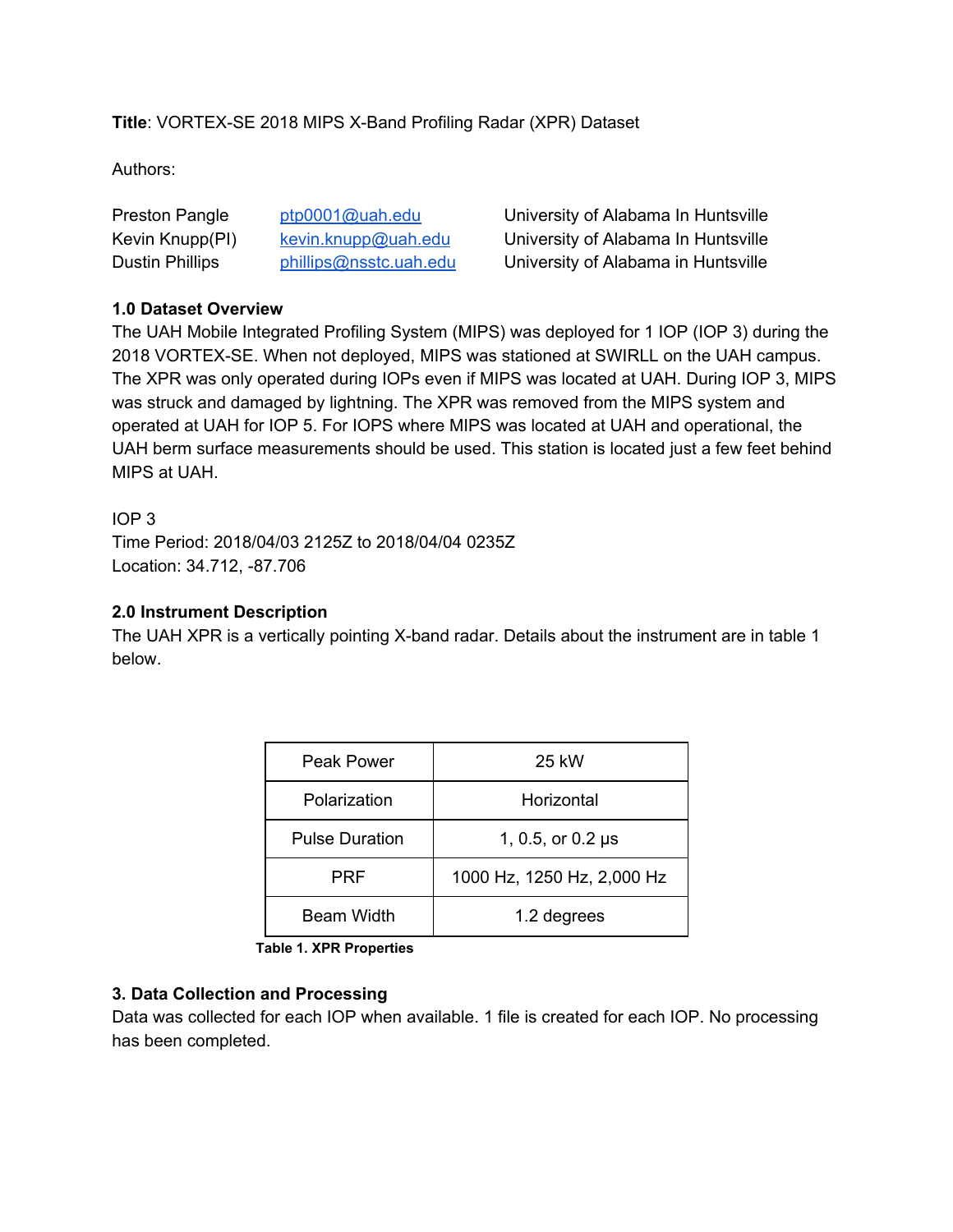### **4.0 Data format**

Data is provided in the Gamic .scan raw files which can be converted into Universal format. Files are in the format: YYYYMMDDxHHMMSS.scan where:

YYYY -> Year MM -> Month DD -> Day HH -> UTC Hour MM -> UTC Minute SS -> UTC Seconds .scan -> file type

A description of the .scan file format is below:

The file is divided in blocks

Each block has a HEADER:

typedef struct { int64\_t Type; int64\_t Length; int64\_t Time; int64\_t LastSDP; int64\_t LastBlock; } ArchBlockHeader\_t;

Type is one of: SDP\_BLOCK\_TYPE\_DATA 0 - Ray data SDP\_BLOCK\_TYPE\_SDPPARAM 1 - SDP parameters SDP\_BLOCK\_TYPE\_RCCPARAM 2 - RCC parameters SDP\_BLOCK\_TYPE\_RCCBITE \_\_ 3 - RCC BITE SDP\_BLOCK\_TYPE\_RCCITSG 4 - RCC ITSG parameters SDP\_BLOCK\_TYPE\_RCCPM 5 - RCC Performance Monitor SDP\_BLOCK\_TYPE\_DATA\_GZ 10 - Ray data gzipped SDP\_BLOCK\_TYPE\_SDPPARAM\_GZ 11 - SDP parameters gzipped SDP\_BLOCK\_TYPE\_RCCPARAM\_GZ 12 - RCC parameters gzipped SDP\_BLOCK\_TYPE\_RCCBITE\_GZ13 - RCC BITE gzipped SDP\_BLOCK\_TYPE\_RCCITSG\_GZ 14 - RCC ITSG parameters gzipped SDP\_BLOCK\_TYPE\_RCCPM\_GZ\_15 - RCC Performance Monitor gzipped SDP\_BLOCK\_TYPE\_RCCLIMITS 16 - RCC Limits gzipped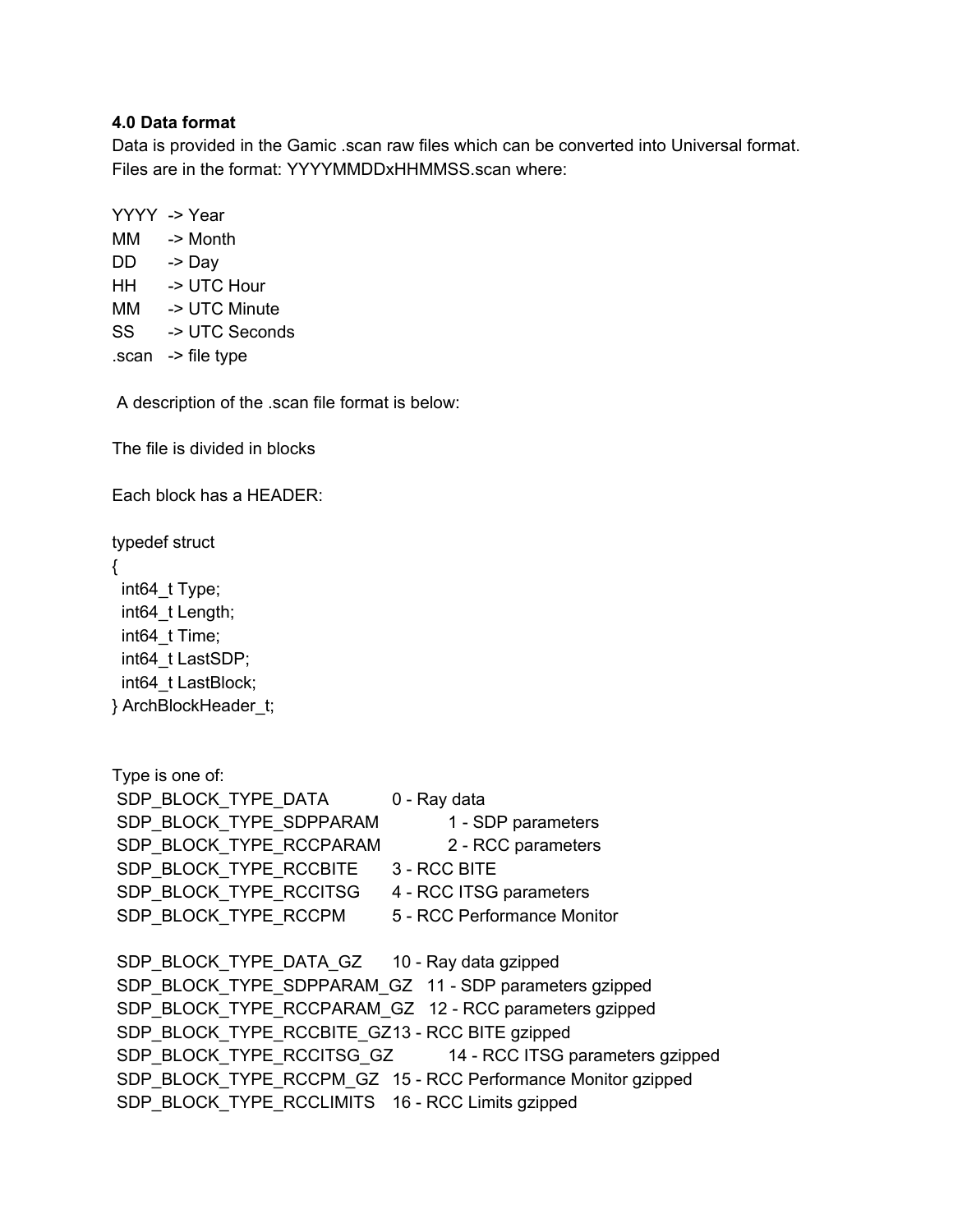Length in bytes of this block, as it is on the file (before decompression)

Time is the time since the Epoch (00:00:00 UTC, January 1, 1970), measured in seconds.

LastDSP is the position on the file of the last SDP block found.

LastBlock is the position on the file of the last block found.

Format of the blocks:

SDP\_BLOCK\_TYPE\_RCCBITE, SDP\_BLOCK\_TYPE\_RCCBITE\_GZ: Text. It may be UTF-16.

SDP\_BLOCK\_TYPE\_SDPPARAM, SDP\_BLOCK\_TYPE\_SDPPARAM\_GZ

typedef struct

{

unsigned char ucEdition; unsigned char ucRevision; unsigned char ucReserved[6]; SDPParam\_trecSDPParams; RadarParam\_t recRadarParams; AGC\_t recAGC; } SDPRadarParam\_t;

All Fields are in network order

ucEdition and ucRevision (depends on installation) ucReserved - Not used

recSDPParams is of type SDPParam\_t, defined below.

typedef struct

{

unsigned char ucSDP; // Should be 0x0A (for Enigma3 Single Polarization) unsigned char ucReserved1[7]; // Not used char szSDPDevice[512]; // Name of the device (as configured in sdp.ini) char szIdStr[256]; // Not used uint64 t u64ScanMode; // 00 - Azimuth mode, 01 - Elevation Mode double dRangeStart; // Range start in meters

double dRangeStop; // Range stop in meters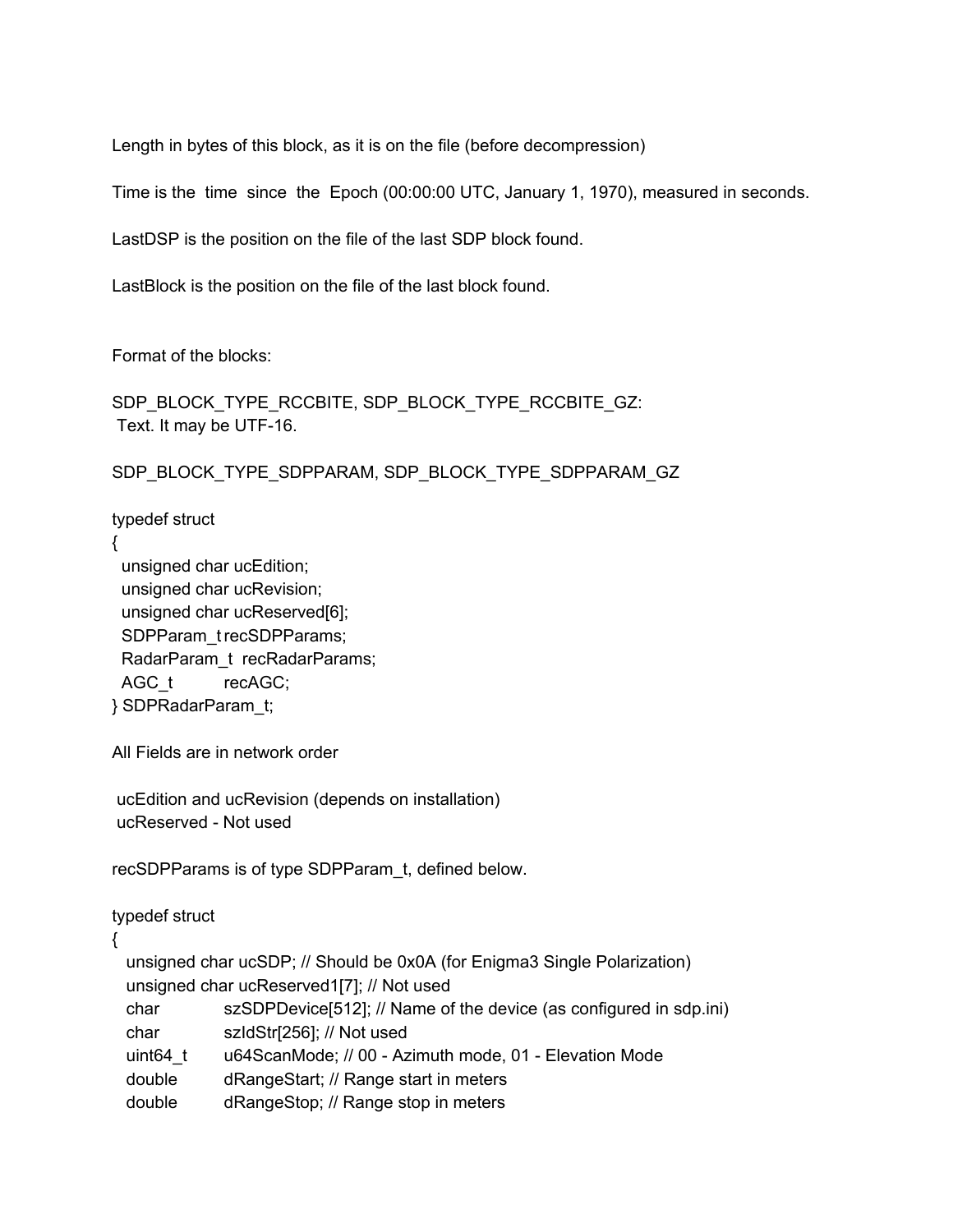```
double dRangeStep; // Range step in meters
double dAziStep; // Azimuth step in degrees (if u64Mode==02)
double dEleStart; // Elevation start in degrees
double dEleStop; // Elevation stop in degrees
double dEleStep; // Elevation step in degrees (if u64Mode==02)
uint64_t u64RangeBins; // Number of acquired range bins
uint64_t u64MaxRangeBins; // Maximum possible number of range bins
/*
     Data Format:
     0 - Angle data
     SizeOfBin = 0
     1 - Z, V, W, UZ
     SizeOfBin = 4
     Moment0: Z, Units: dBZ
     DataType: Integer 8 bits, unsigned
     OffsetInsideBin: 0
     MinValue: 0
     MaxValue: 255
     DisplayValueMin:-32
     DisplayValueMax: 95.5
     Moment1: V, Units: m/s
     DataType: Integer 8 bits, unsigned
     OffsetInsideBin: 1
     MinValue: 0
     MaxValue: 255
     DisplayValueMin:-1,0 (Normalized to the maximum negative unambiguous velocity)
     DisplayValueMax: 1.0 (Normalized to the maximum positive unambiguous velocity)
     Moment2: UZ, Units: dBZ
     DataType: Integer 8 bits, unsigned
     OffsetInsideBin: 2
     MinValue: 0
     MaxValue: 255
     DisplayValueMin:-32
     DisplayValueMax: 95.5
     Moment3: W, Units: m/s
     DataType: Integer 8 bits, unsigned
     OffsetInsideBin: 3
     MinValue: 0
     MaxValue: 255
     DisplayValueMin: 0
     DisplayValueMax: 1.0 (Normalized to the maximum positive unambiguous velocity)
```

```
2 - Log, I, Q
```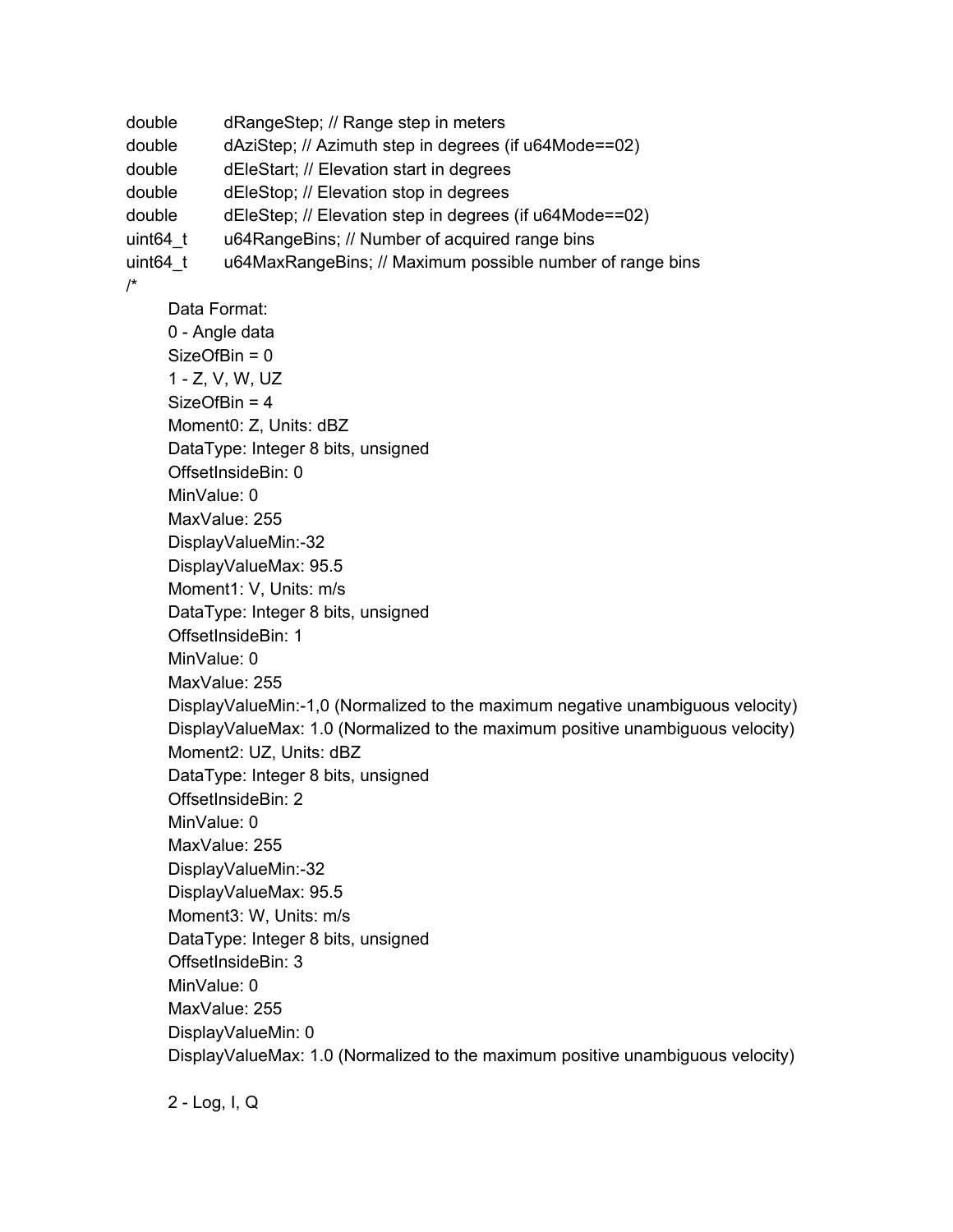SizeOfBin = 4 Moment0: I, Units: ADU DataType: Integer 8 bits, unsigned OffsetInsideBin: 0 MinValue: 0 MaxValue: 255 DisplayValueMin:0 DisplayValueMax: 255 Moment1: Q, Units: ADU DataType: Integer 8 bits, unsigned OffsetInsideBin: 1 MinValue: 0 MaxValue: 255 DisplayValueMin:0 DisplayValueMax: 255 Moment2: Log, Units: ADU DataType: Integer 8 bits, unsigned OffsetInsideBin: 2 MinValue: 0 MaxValue: 255 DisplayValueMin:0 DisplayValueMax: 255

3 - I, Q in 16 bits SizeOfBin = 4 Moment0: I, Units: ADU DataType: Integer 16 bits, signed OffsetInsideBin: 0 MinValue: -32768 MaxValue: 32768 DisplayValueMin:-32768.0 DisplayValueMax: 32768.0 Moment1: Q, Units: ADU DataType: Integer 16 bits, signed OffsetInsideBin: 2 MinValue: -32768 MaxValue: 32768 DisplayValueMin:-32768.0 DisplayValueMax: 32768.0

4 - Quality Data (SQI, CCOR) SizeOfBin = 2 Moment0: SQI, Units: sqi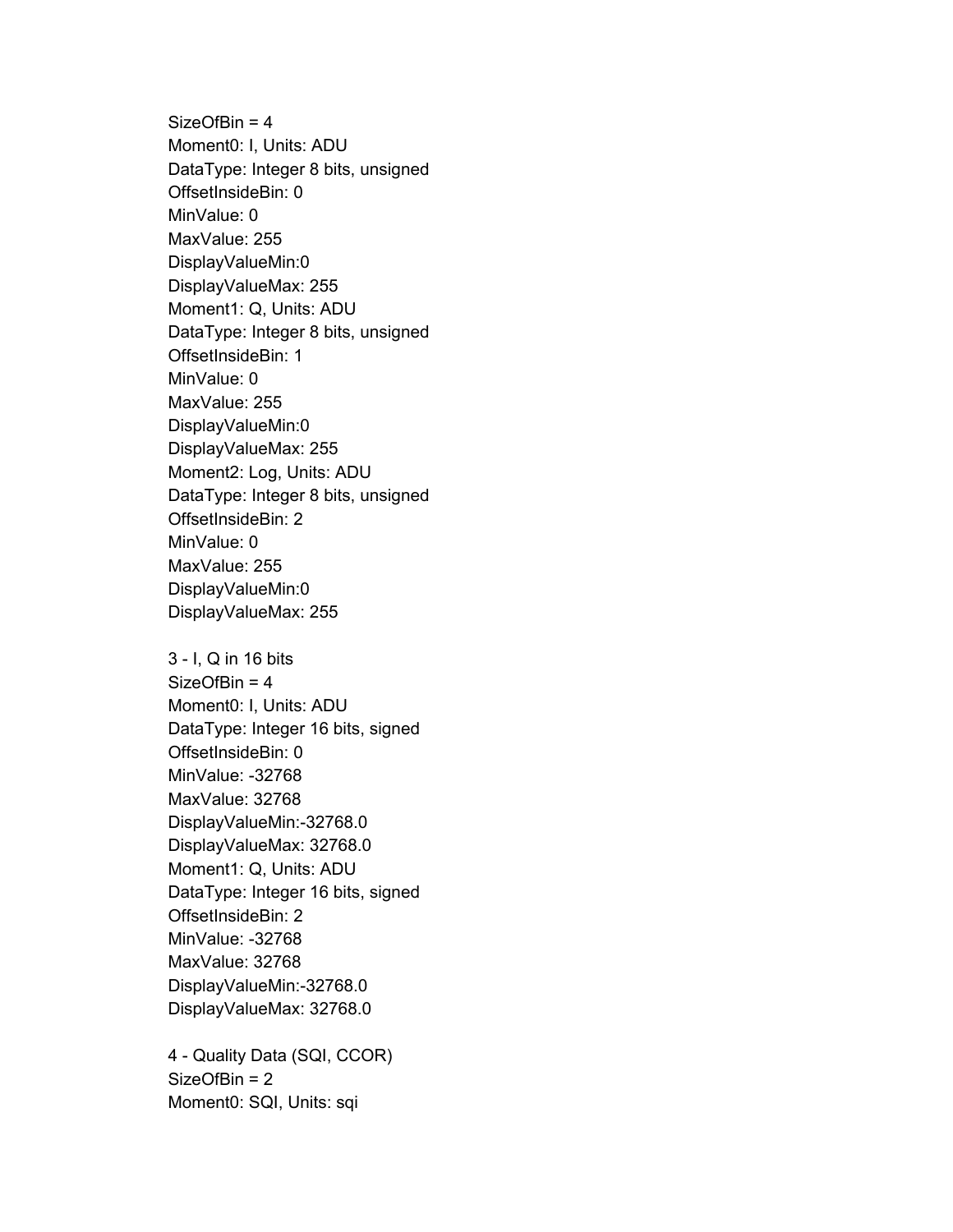DataType: Integer 8 bits, unsigned OffsetInsideBin: 0 MinValue: 0 MaxValue: 255 DisplayValueMin:0 DisplayValueMax: 1.0 Moment1: CCOR, Units: dB DataType: Integer 8 bits, unsigned OffsetInsideBin: 1 MinValue: 0 MaxValue: 255 DisplayValueMin: -90.0 DisplayValueMax: 0

5 - Power Spectrum SizeOfBin = 2 Moment0: FFT, Units: dBc DataType: Integer 16 bits, signed OffsetInsideBin: 0 MinValue: -32768 MaxValue: 32768 DisplayValueMin:-327.68 DisplayValueMax: 327.68

6 - Z, V, W, UZ 16 bit SizeOfBin = 8 Moment0: Z, Units: dBZ DataType: Integer 16 bits, unsigned OffsetInsideBin: 0 MinValue: 0 MaxValue: 65535 DisplayValueMin:-64 DisplayValueMax: 128 Moment1: V, Units: m/s DataType: Integer 16 bits, unsigned OffsetInsideBin: 2 MinValue: 0 MaxValue: 65535 DisplayValueMin:-1,0 (Normalized to the maximum negative unambiguous velocity) DisplayValueMax: 1.0 (Normalized to the maximum positive unambiguous velocity) Moment2: UZ, Units: dBZ DataType: Integer 12 bits, unsigned OffsetInsideBin: 4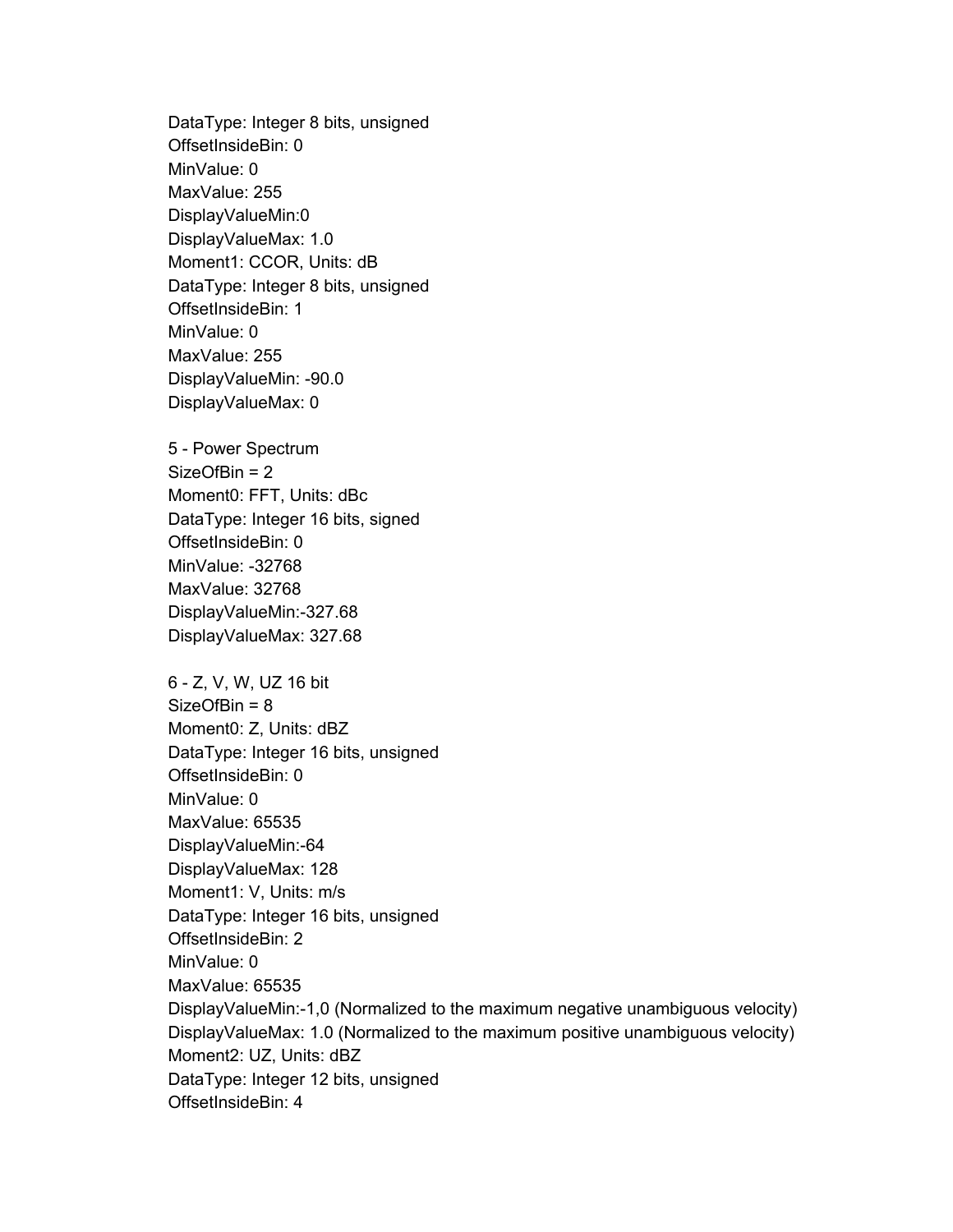MinValue: 0 MaxValue: 65535 DisplayValueMin:-64 DisplayValueMax: 128 Moment3: W, Units: m/s DataType: Integer 16 bits, unsigned OffsetInsideBin: 6 MinValue: 0 MaxValue: 65535 DisplayValueMin: 0 DisplayValueMax: 1.0 (Normalized to the maximum positive unambiguous velocity) 7 - Full Moments 16 bit SizeOfBin = 14 Moment0: Z, Units: dBZ DataType: Integer 16 bits, unsigned OffsetInsideBin: 0 MinValue: 0 MaxValue: 65535 DisplayValueMin:-64 DisplayValueMax: 128 Moment1: V, Units: m/s DataType: Integer 16 bits, unsigned OffsetInsideBin: 2 MinValue: 0 MaxValue: 65535 DisplayValueMin:-1,0 (Normalized to the maximum negative unambiguous velocity) DisplayValueMax: 1.0 (Normalized to the maximum positive unambiguous velocity) Moment2: UZ, Units: dBZ DataType: Integer 12 bits, unsigned OffsetInsideBin: 4 MinValue: 0 MaxValue: 65535 DisplayValueMin:-64 DisplayValueMax: 128 Moment3: W, Units: m/s DataType: Integer 16 bits, unsigned OffsetInsideBin: 6 MinValue: 0 MaxValue: 65535 DisplayValueMin: 0 DisplayValueMax: 1.0 (Normalized to the maximum positive unambiguous velocity) Moment4: SQI, Units sqi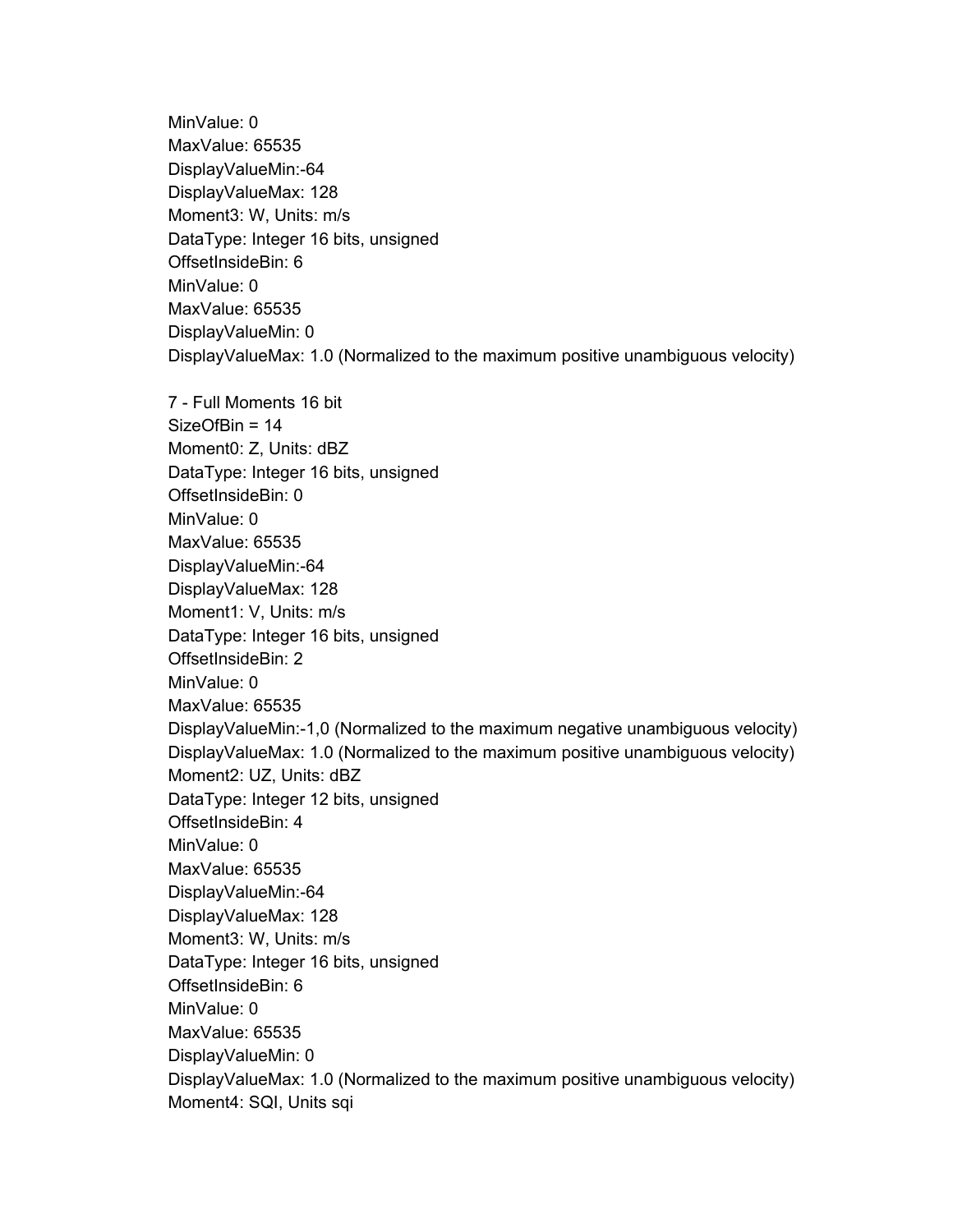DataType: Integer 16 bits, unsigned OffsetInsideBin: 8 MinValue: 0 MaxValue: 65535 DisplayValueMin:0 DisplayValueMax: 1.0 Moment5: CCOR, Units: dB DataType: Integer 16 bits, unsigned OffsetInsideBin: 10 MinValue: 0 MaxValue: 65535 DisplayValueMin: -90.0 DisplayValueMax: 0 Moment6: SNR, Units: dB DataType: Integer 16 bits, unsigned OffsetInsideBin: 12 MinValue: 0 MaxValue: 65535 DisplayValueMin: 0.0 DisplayValueMax: 250.0

\*/

unsigned char ucDF;

unsigned char ucReserved2[7]; // Not used

uint64\_t u64Mode; // 01 - Free Run, 02 - Dynamic Angle Synch, 08 - Protected DAS (not used)

uint64 t u64TimeSample; // Number of time samples used to create one ray (valid when u64Mode==1)

```
uint64_t u64RangeSample; // Number of range gates used to create one bin
unsigned char ucPulseWidth; // 0 to 3
```

```
unsigned char ucClutMicroSup; // 0 - Off, 1 - On
```

```
unsigned char ucLag3; // 0 - Off, 1 - On
```

```
unsigned char ucAgc; // 0 - STC Mode, 1 - AGC Mode
```

```
unsigned char ucIntSpecRem; // Reflectivity Speckle Remover: 0 - Off, 1 - On
```

```
unsigned char ucDopSpecRem; // Doppler Speckle Remover: 0 - Off, 1 - On
```

```
unsigned char ucRangeNorm; // Range Normalization: 0 - Off, 1 - On
```

```
unsigned char ucZeroFilter; // Zero Filter: 0 - Off, 1 - On (used only in PPP mode)
```

```
double dLogThresh; // Noise Floor threshold
```

```
double dCCorThresh1; // Clutter Correction Threshold 1
```

```
double dCCorThresh2; // Clutter Correction Threshold 2
```

```
double dSqiThresh; // SQI Threshold
```

```
double dWspThresh; // WSP Threshold
```

```
double dMDThresh1; // MD Threshold 1
```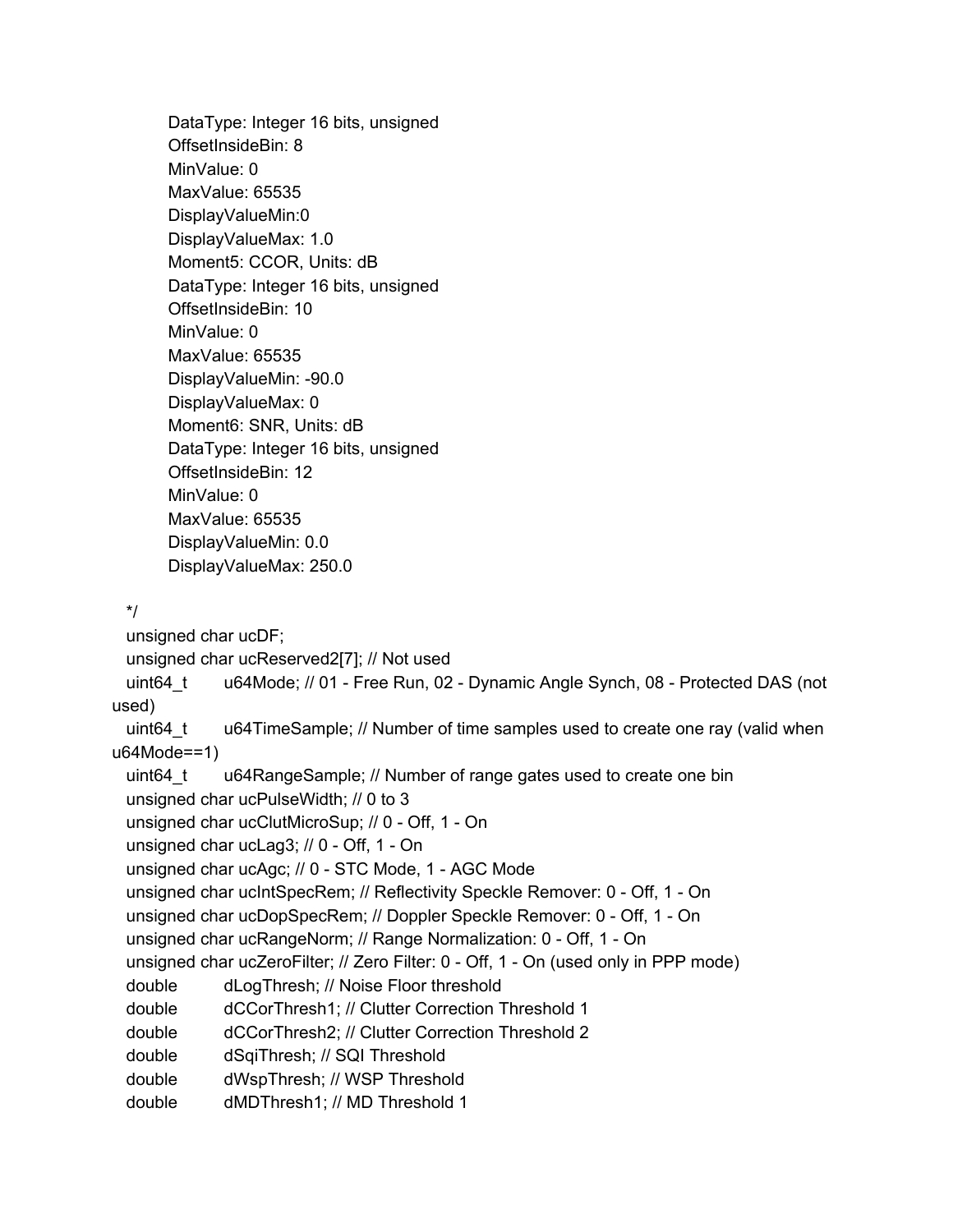```
double dMDThresh2; // MD Threshold 2
```

```
double dThreshold[16];
```
- uint16\_t u16Flag[8];
- uint64 t u64AgcIntegrate; // Number of pulses used for AGC Integration
- uint64 t u64DelayFilter; // Number of pulses to stabilize PPP filter
- uint16\_t u16UzThreshFlags; // As Enigma3 documentation
- uint16\_t u16CzThreshFlags; // As Enigma3 documentation
- uint16 t u16VThreshFlags; // As Enigma3 documentation
- uint16 t u16WThreshFlags; // As Enigma3 documentation
- double dGasAtt; // Gas attenuation in dB/km
- uint64 t u64CFilterNo; // Clutter Correction Filter number: 0 = not filtered, 1 to 7 Filter

number

```
unsigned char ucUnfold; // 0 - no Unfolding, 1 - 2/3, 2 - 3/4, 3 - 4/5
```
unsigned char ucReserved3[7]; // Not used

- uint64 t u64HighPrf;
- uint64\_t u64LowPrf;
- unsigned char ucNoiseSampleStartup;
- unsigned char ucNoiseSampleEna;

unsigned char ucNoiseSampleAziMode;

- unsigned char ucReserved4[5];
- uint64\_t u64NoiseSamplePrf[4];
- double dNoiseSampleRange[4];
- double dNoiseSampleEleMin;
- double dNoiseSampleAziPos;

double dNoiseSampleAziSpeed;

uint64 t u64DefaultPrf;

unsigned char ucTxdTrigInvert;

unsigned char ucPmTrigInvert;

unsigned char ucCohoTrigInvert;

unsigned char ucReserved5[5];

double dTxdTrigDelay;

- double dTxdTrigDuration;
- double dPmTrigDelay;
- double dPmTrigDuration;
- double dCohoTrigDelay;
- double dCohoTrigDuration;
- double dLogRecSlope[4];
- double dLogRecSlopeVert[4];
- double dCalibRef[4];
- double dCalibRefVert[4];
- double dZMeasDynStart;
- double dZMeasDynStop;
- uint64\_t u64AgcInvertVoltage;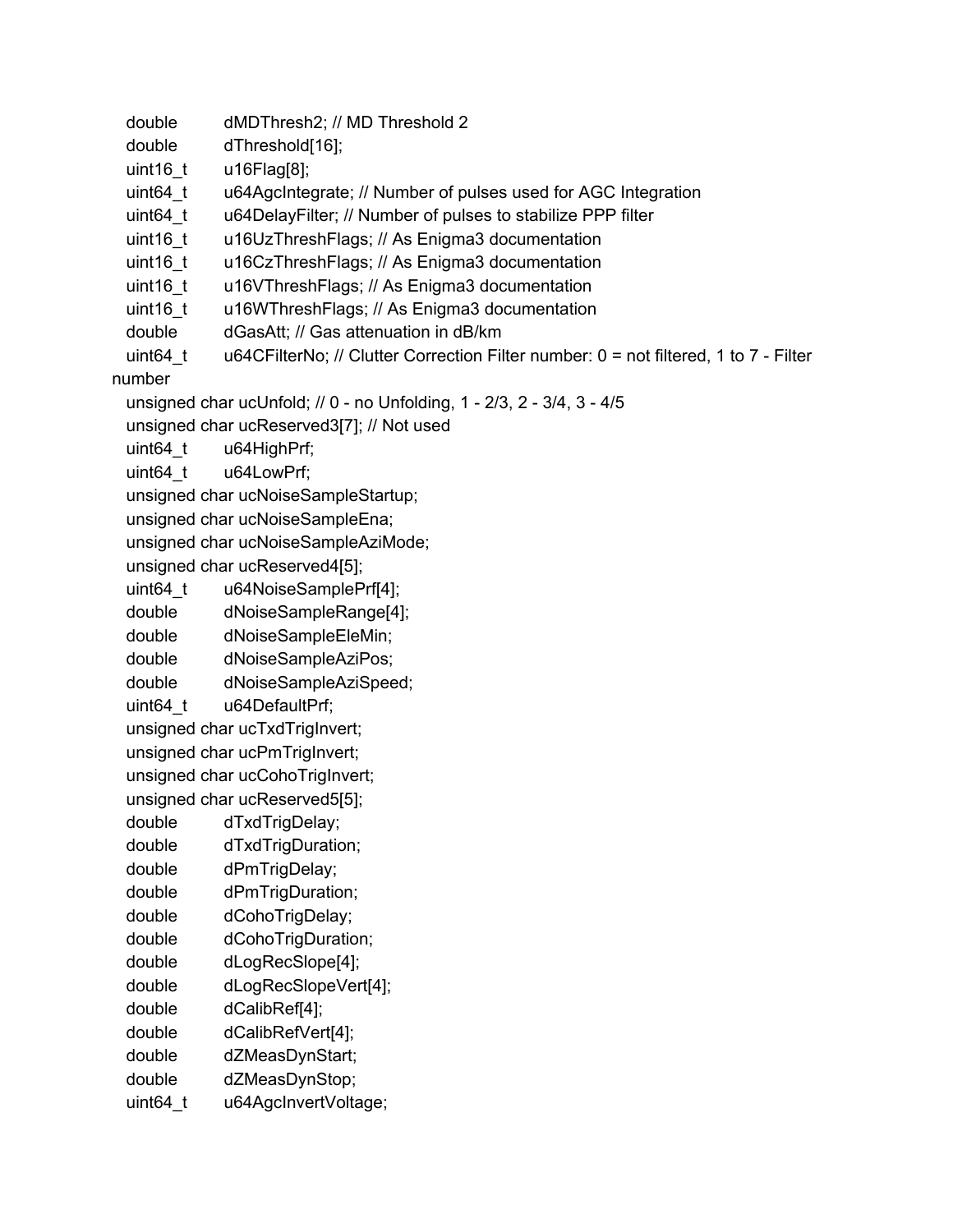uint64\_t u64AgcLogConvThresh;

uint64\_t u64AgcGainConvThresh;

double dAgcSlope;

unsigned char ucTrig3Invert;

unsigned char ucTrig4Invert;

unsigned char ucTrig5Invert;

unsigned char ucReserved6[5];

double dTrig3Delay;

double dTrig3Duration;

- double dTrig4Delay;
- double dTrig4Duration;
- double dTrig5Delay;
- double dTrig5Duration;
- uint16\_t uiFFTSize;
- uint16\_t uiFFTChannel;
- uint16\_t uiFFTAvg;
- uint16\_t uiFFTWindowType;
- uint64\_t uRangeResolution;
- uint64\_t uMaxRange;
- double dAziOffset; // Azimuth Offset
- double dEleOffset; // Elevation Offset

}SDPParam\_t;

recAGC is of type AGC\_t, described below:

```
typedef struct
{
 unsigned short usAGC[256];
} AGC_t;
```
Note: This is only used if ucAgc==1, otherwise the values should be ignored.

recRadarParams is of type recRadarParams, described below:

typedef struct

{

- uint64\_t u64MaxTimeRadarMain;
- uint64\_t u64MaxTimePwSwitch;
- uint64\_t u64MaxTimeRadarRad;
- double dMaxSpeedAzi;
- double dMaxSpeedEle;
- double dMaxPosEle;
- double dMinPosEle;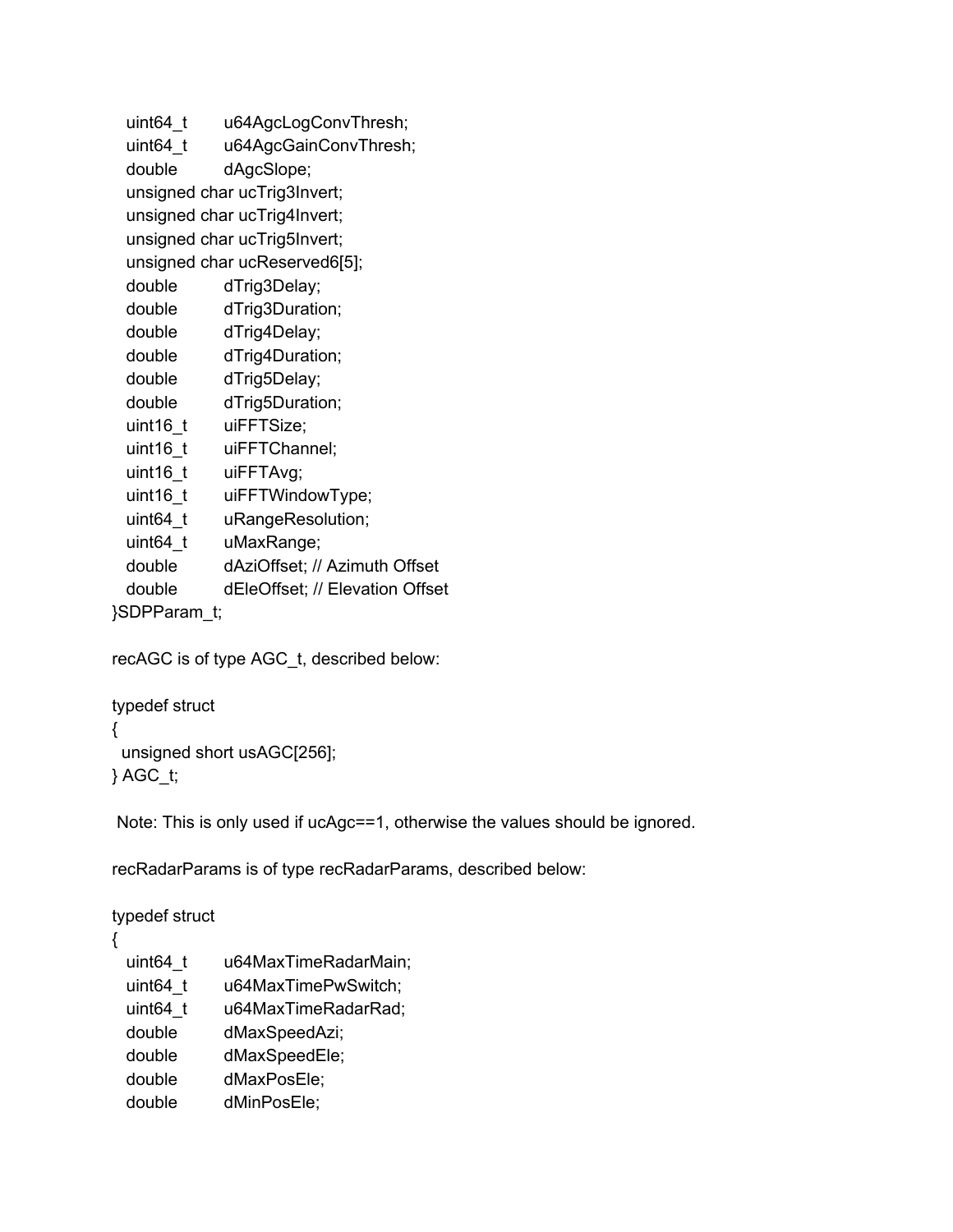| double          | dMaxPosTolAzi;         |
|-----------------|------------------------|
| double          | dMaxPosTolEle;         |
| uint64 t        | u64MaxTimePosAzi;      |
| uint64 t        | u64MaxTimePosEle;      |
| double          | dMaxSpeedTolAzi;       |
| double          | dMaxSpeedTolEle;       |
| uint64 t        | u64MaxTimeSpeedAzi;    |
| uint64 t        | u64MaxTimeSpeedEle;    |
| double          | dRadLocHeight;         |
| int64 t         | i64DefaultScanModeAzi; |
| double          | dDefaultSpeedAzi;      |
| double          | dDefaultPosAzi;        |
| int64 t         | i64DefaultScanModeEle; |
| double          | dDefaultSpeedEle;      |
| double          | dDefaultPosEle;        |
| uint64 t        | u64MaxPrf[4];          |
| uint64 t        | u64MinPrf[4];          |
| int64 t         | i64StartupPulseWidth;  |
| int64 t         | i64StartupRadarMainOn; |
| int64 t         | i64StartupRadarRadOn;  |
| double          | dRadarWaveLength;      |
| int64 t         | i64NumPulseWidth;      |
| double          | dPulseWidth[4];        |
| double          | dTxdPeakPower[4];      |
| double          | dAntBeamWidthHor;      |
| double          | dAntBeamWidthVer;      |
| double          | dAntGain;              |
| double          | dTxdLoss;              |
| double          | dRxdLoss;              |
| double          | dRadLocLongitude;      |
| double          | dRadLocLattitude;      |
| char            | radarLoc[64];          |
| char            | radarId[64];           |
| double          | dTsgLoss;              |
| char            | reserved[55];          |
| } RadarParam_t; |                        |

SDP\_BLOCK\_TYPE\_DATA, SDP\_BLOCK\_TYPE\_DATA\_GZ:

1 or more instances of the following. To know how many instances, calculate: numberOfRays = ArchBlockHeader\_t.Length / ((sizeof(SDPRayHeader\_t)+(((SizeOfBin(SDPParam\_t.ucDF)\*SDPParam\_t.u64RangeBins) +  $3)(4)^{*}4)$